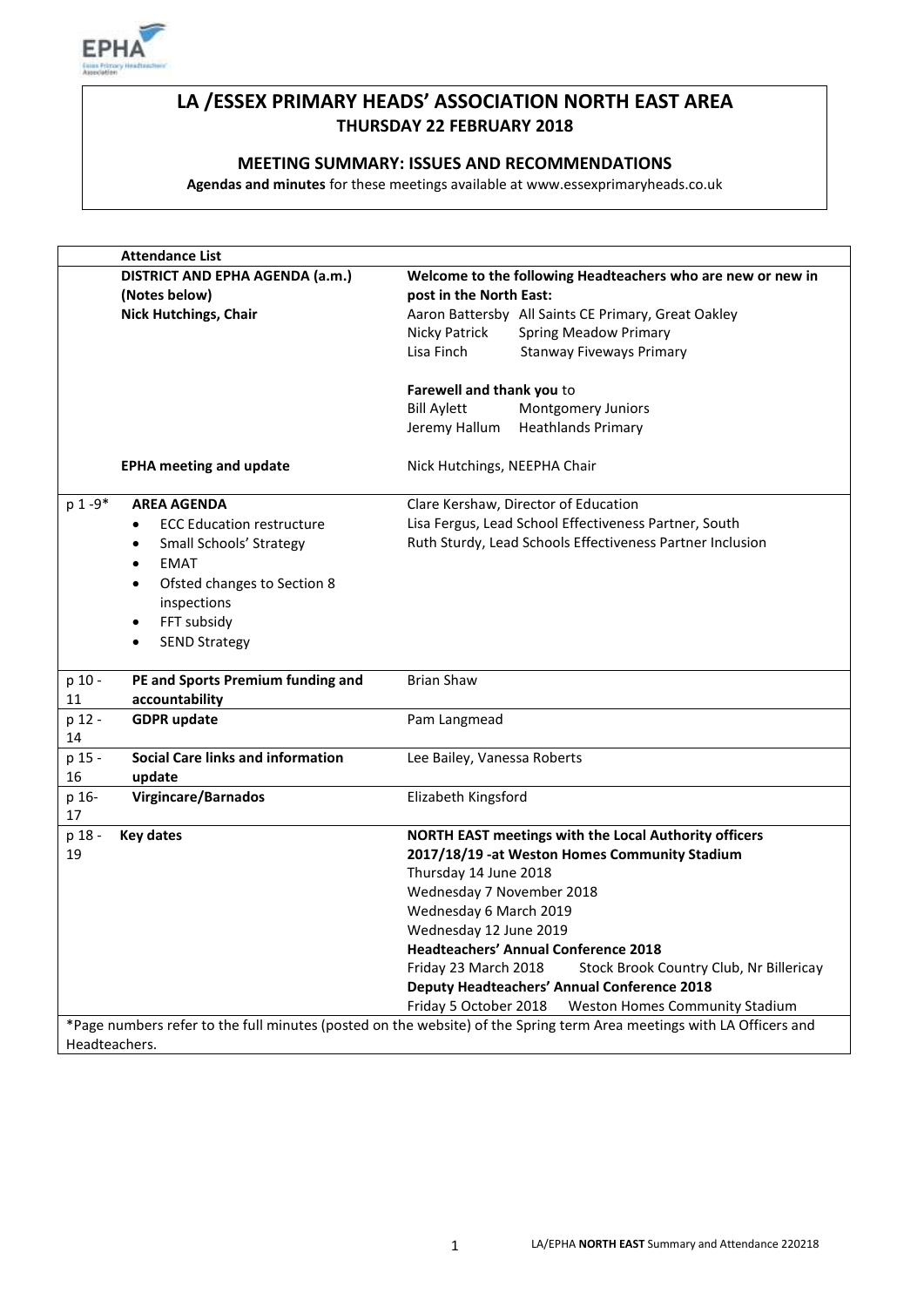

# **LA /ESSEX PRIMARY HEADS' ASSOCIATION NORTH EAST AREA DISTRICT AND AREA MEETING THURSDAY 22 FEBRUARY 2018 ATTENDANCE**

### **Present**

Charlotte Booth-Rylett

Ruth Sturdy Lead SEP Inclusion Kerry McGrory SE Partner (North East) **Apologies** Vanessa Roberts ECC Children and Families Hub Brian Shaw Active Essex

Lehla Abbott St George's Infant & Nursery Staten Jones Mistley Norman CE Primary James Aylott Dedham CE Primary Alison Grigg Broomgrove Infants Sue Bardetti **Holland Haven Primary** Susan Locke Milldene Primary Liz Bartholomew The Mayflower Primary Maria Luck-Davies Bradfield Primary Natasha Bennett Two Villages Primary Rebecca McCutcheon Monkwick Juniors Simon Billings St John Green's Primary Andrew Macdonald Langham Primary Suzie Bliss **Walton-on-the-Naze Primary** | Ian McDonald **Elmstead Primary** Kirby Primary Academy Nerys Maidment

David Borne Copford CE Primary Carl Messer St George's New Town Juniors Gavin Bradley **Millie Hall Academy** David Milligan Gosbecks Primary Toby Bull The Bishop William Ward CE Pri | Amanda Mitchelson Old Heath Primary Gail Burns St Michael's Primary & Nursery | James Newell Wix and Wrabness Primary Tracy Cooke Great Bentley Primary Stephanie Newland Rolph CE Primary Brian Combes Stanway Primary Claire Newson Parsons Heath CE Primary Lisa Corby **Iceni Academy Iceni Academy** Samantha Norfolk Alton Park Juniors Ruth Cornell Kings Ford Infants & Nursery | Nicky Patrick Spring Meadow Primary Ceri Daniels **Holy Trinity, Eight Ash Green** Paula Pemberton Hazelmere Juniors Sarah Dukelow Alresford Primary **Joanna Pointing-Newitt** Willow Brook Primary Abbie Fairbairn St Andrew's CE Primary, Weeley Richard Potter Home Farm Primary Lisa Finch Stanway Fiveways Primary Suzy Ryan Fingringhoe Primary Stanway Fiveways Primary Alan Garnett **North Primary & Nursery Clare Sampson** Roach Vale Primary Roach Vale Primary James Gough Cherry Tree Primary Leesa Sharpe Broomgrove Juniors Debbie Griggs Myland Primary **Jakki Sibley** Fordham All Saints CE Primary **Jakki** Sibley Fordham All Saints CE Primary Jackie Halliday Messing School Nicola Sirett Mersea Island School Nicola Sirett Mersea Island School Jeremy Hallum Heathlands CE Primary | Alison Syred-Paul Great Clacton CE Juniors Claire Holmes Monkwick Infants & Nursery Rita Tingle Prettygate Infants & Juniors Julia Hunt Brightlingsea Infants & Juniors Function Turnbull Hazelmere Infants & Nursery Nick Hutchings Nicast Chair/ Hamilton Primary Craig Twin St John's CE Primary Julie Ingram Chappell CE Primary **Anthony Welch** Holland Park Primary Jackie Irwin **Engaines Primary Engative Primary Donna Wenden** Lawford CE Primary Becky Keitch St George's CE Primary, Great Bromley Marie Kelly St Joseph's Catholic Primary /St Teresa's Catholic Primary Laura Khine Boxted St Peter's CE Primary **In Attendance** 

Kerry Malcolm Patricia Wilkie

Clare Woodward

**LA Officers** Elizabeth Kingsford Virgincare

Rachel Anderson Harwich Primary & Nursery Sally Leung Montgomery Infants & Nursery Baynards Primary St Lawrence Primary, Rowhedge Layer-de-la-Haye Primary Queen Boudica Primary

Pam Langmead EPHA Professional Officer Nigel Hookway EPHA Executive Director Clare Kershaw Director of Education | Hayley Todd Holy Trinity, Halstead Lyn Wright SE Partner Lead North East | Karen de Pietro St John the Baptist, Pebmarsh

Cathie Bonich SE Partner (North East) Susan Shipp Friars Grove Primary Lee Bailey **NE Lead for Partnership Delivery** Jacq Martin Langenhoe Primary

Note: If your attendance or apologies have not been noted please contact the EPHA Professional Officer at [pam@langmead.me.uk](mailto:pam@langmead.me.uk) for amendment.